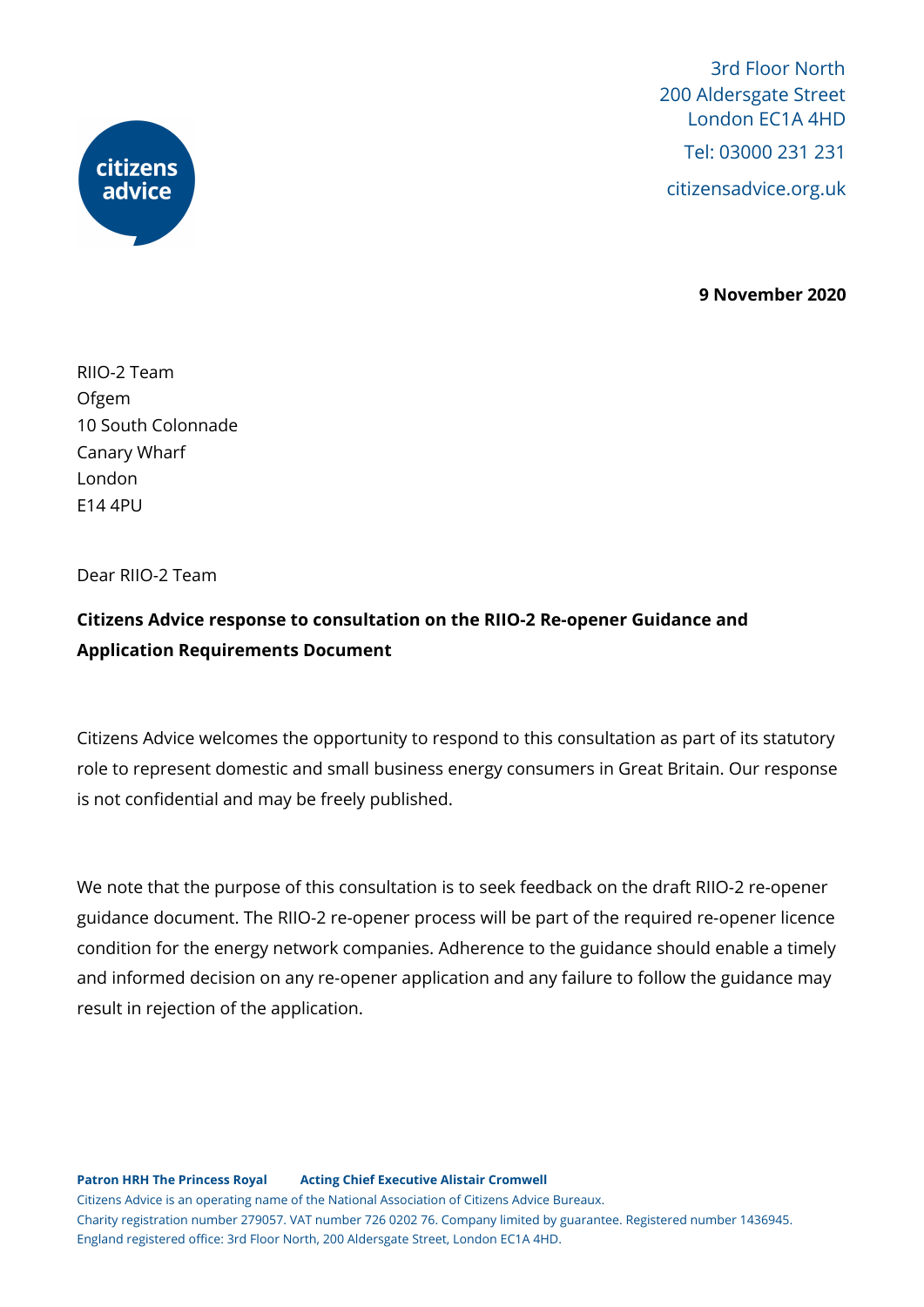We welcome this early opportunity to input to this draft guidance and the further opportunity to be able to input to the formal consultation in December 2020. It is important that re-openers will be undertaken within a streamlined and rapid process to ensure that net zero goals are met and for other requirements.

The paragraph numbers below relate to the relevant guidance document paragraph numbers.

2.2. We support the requirement for assurance that there is suitable senior support for the application including Board support.

2.4, 2.5, 2.6 We welcome the transparency provided from the requirement for network companies to publish their complete application (apart from necessary redactions) on their website within 5 working days of application. We further welcome the explanation for any redactions that will be provided by companies. It appears reasonable to have certain applications, such as those relating to cyber resilience, to not be required to be published.

**We would ask that Ofgem considers whether redactions that are made are actually necessary** when considering the application. We have seen prior re-opener applications with many redactions and where stakeholders, including ourselves, have been unable to undertake appropriate assessment<sup>1</sup>.

2.11 We note that Ofgem is not requiring a particular structure that applications will follow. **We recommend that it would be useful to have a standard format, at least for core or common re-opener elements**, which would assist Ofgem and other stakeholders to more rapidly assess re-openers.

3.10 Stakeholder engagement - We would ask that network companies should also be required to provide further information regarding stakeholder engagement. At present, the requirement is to provide an 'explanation of how stakeholder engagement contributed to the identification and design of the preferred option'. **We would ask that network companies are also required to provide evidence of the stakeholder engagement relating to the re-opener project including evidence relating to considerations by User Groups, Customer Engagement Groups or other similar stakeholder panels. This stakeholder engagement may relate to activities during the RIIO-2 business planning process as well as subsequently**.

4.1 Application process timeline - We note that the aim is to complete the review process within 9 months or less, although that there may be some circumstances that this may not be possible.

<sup>&</sup>lt;sup>1</sup> Citizens Advice response to Ofgem Informal [consultation](https://www.citizensadvice.org.uk/Global/CitizensAdvice/Energy/Energy%20Consultation%20responses/Citizens%20Advice%20-%20Response%20-%20Informal%20consultation%20on%20RIIO-ED1%20price%20control%20reopeners%20(May%202019).pdf) on RIIO-ED1 Re-openers, May 2019